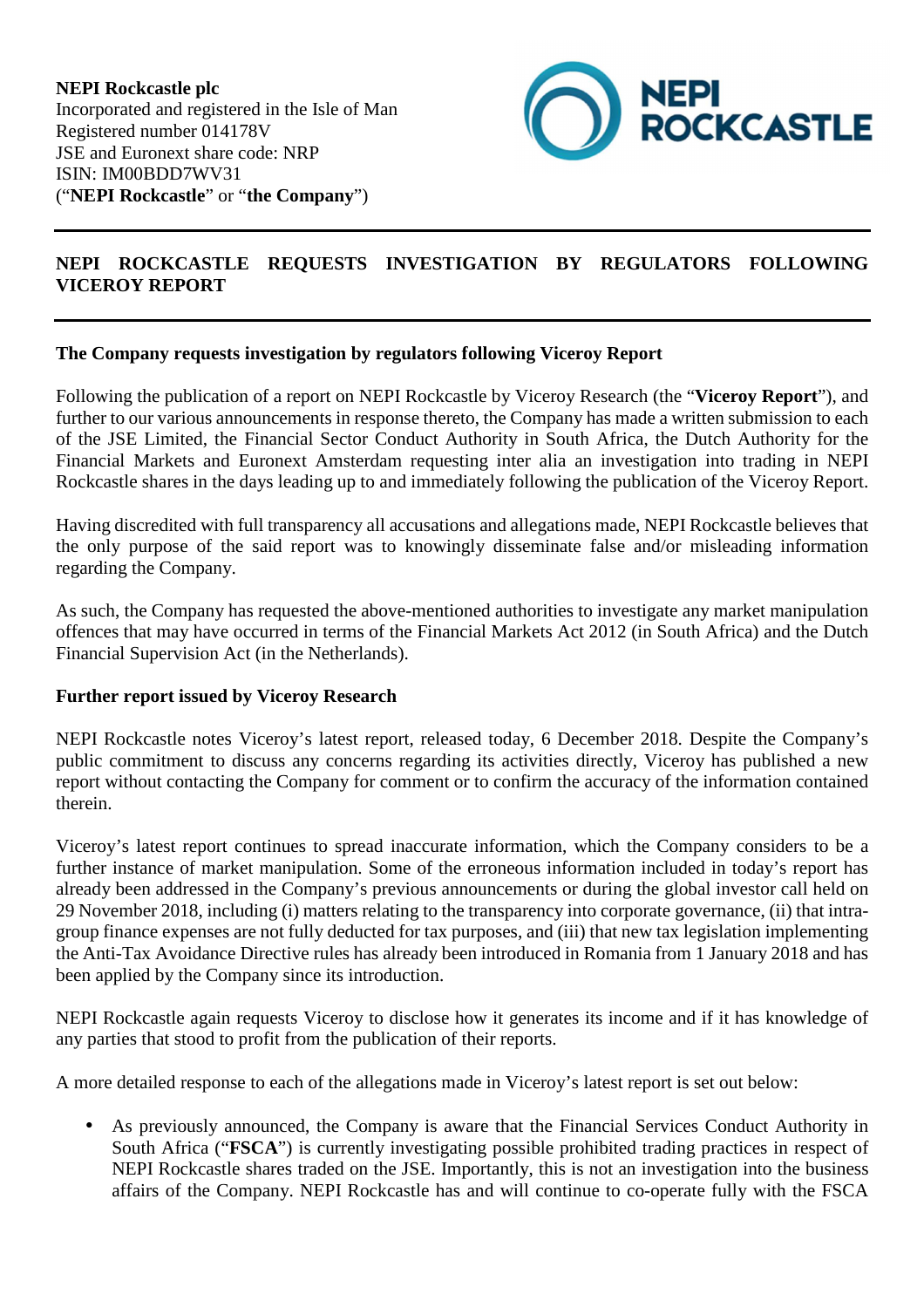investigation. The Company confirms that it is not responsible for the trading activity of third parties, including shareholders.

- The Company's Transfer Pricing files and related documentation, including intra-group loan agreements and interest rates used, are prepared and reviewed by transfer pricing experts. NEPI Rockcastle is comfortable that the interest rates used for intra-group funding purposes are in compliance with local tax legislation and transfer pricing regulations, and withstand the scrutiny of tax authorities.
- Viceroy continues to ignore that finance expenses deducted for tax purposes are different (and much lower) than finance expenses recognised for accounting purposes, and that the extent of tax deduction is defined by local tax legislation. The recent amendments to Romanian tax legislation regarding the deductibility of finance expenses were implemented through the Government Emergency Ordinance no. 79/2017, amending law no. 227/2015 on the Fiscal Code, and became effective as of 1 January 2018. NEPI Rockcastle's subsidiaries in Romania have been applying this legislation since its introduction.
- It is apparent from its latest report that Viceroy does not understand NEPI Rockcastle's business (and especially its accounting and tax processes and procedures) sufficiently to be able to draw conclusions as to what impacts the operations of the group. The report also ignores the fact that dividends declared in 2018 (corresponding to the distribution for the second half of 2017 and the first half of 2018) were fully paid in cash, without any scrip dividend being offered to shareholders.
- The deferred tax included in the consolidated financial statements as at 31 December 2017 was determined in accordance with IFRS, and audited by the group's external auditors. The distributable earnings are a measure of the underlying operating performance of an investment property company, excluding fair value gains, investment property disposals, deferred tax, and items that are not considered to be part of its core activity. The Company is preparing the calculation of its distributable earnings based on EPRA and the Best Practice Recommendations of the South African REIT Association, which note that deferred taxes on unrealised capital gains on assets should be excluded.
- The Company's dividend yield is a function of its share price, which is outside of the Company's control; management's main role is to drive the operational performance of the Company.
- The changes to the Company's board of directors have been extensively discussed in the Company's reports and presentations, and did not result from any investigation by the FSCA or other regulator.

The Company maintains that Viceroy's allegations are based on incorrect and incomplete information, and it does not appear that they have consulted any accounting or tax experts. The Company considers that it has now addressed all allegations in detail and stakeholders that have concerns about the Company's activities are invited to contact management directly. As previously mentioned, the Company is working on preparing a Q&A section which will be available on its website.

The Company is willing to entertain detailed discussions with its stakeholders only if done in a direct and transparent manner. Stakeholders that have concerns about the Company's activity are invited to contact management directly at OfficeIOM@nepirockcastle.com.

Shareholders are reminded that S&P and Fitch have recently confirmed NEPI Rockcastle's ratings remain unchanged following the publication of the Viceroy Report, due to its lack of conclusive evidence and unsubstantiated allegations.

The Company expressly reserves its rights against Viceroy and any related party or contributor to the latest report.

For further information please contact:

| <b>NEPI Rockcastle plc</b> |                                       |
|----------------------------|---------------------------------------|
| Alex Morar                 | +40 21 232 1398                       |
| <b>Media relations</b>     | $+44$ 20 7404 5959 / + 27 11 502 7300 |